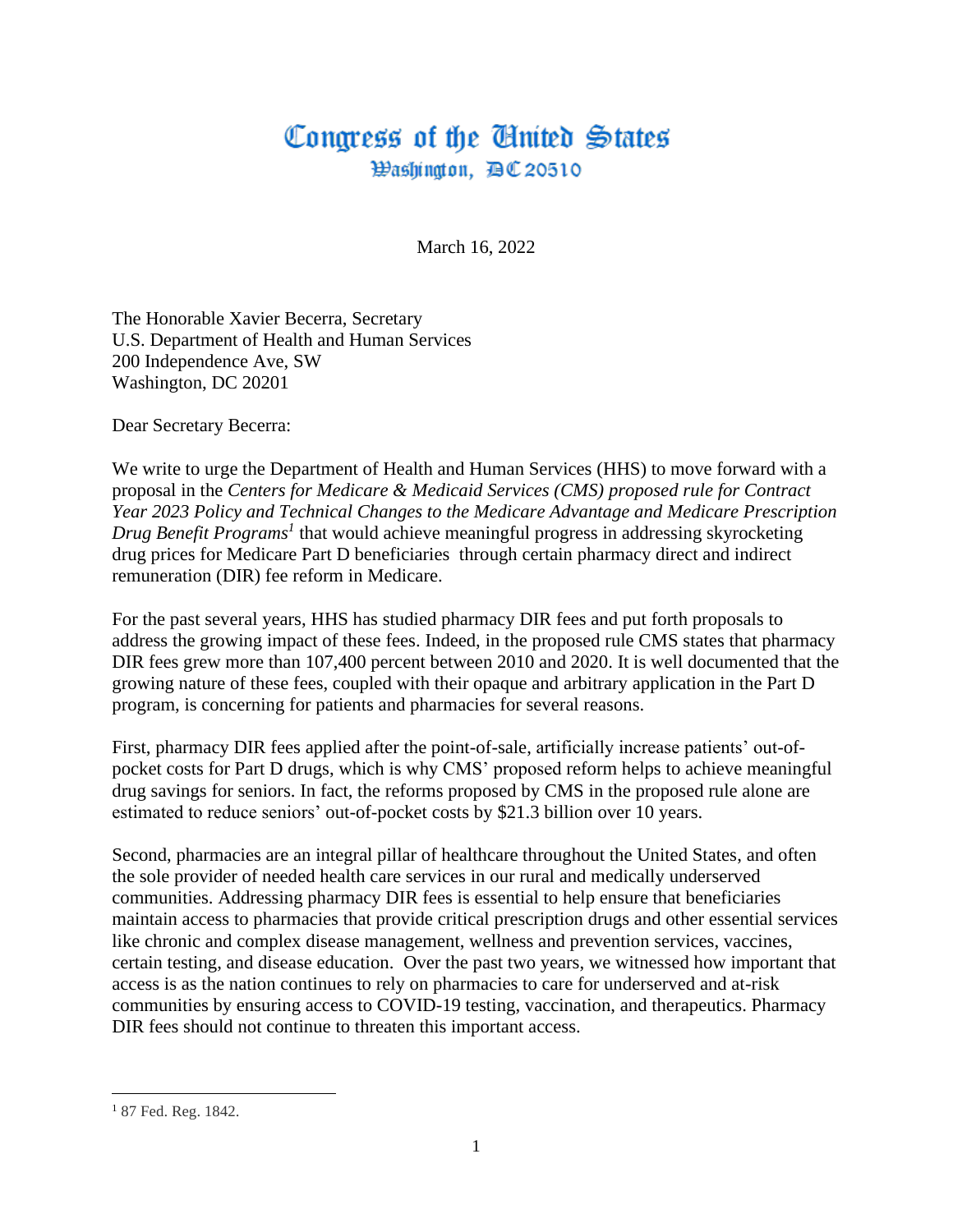Third, it is important to note that additional work is necessary to deliver comprehensive pharmacy DIR fee reform. In December, CMS Administrator Brooks-LaSure agreed with Congress "that the significant growth in DIR amounts is troubling" and pledged to address this through the agency's rulemaking authority. We want to ensure this rule meets that promise and truly reforms all post-sale concessions charged to pharmacies, including those assessed in the Medicare coverage gap. Further, to help ensure CMS' proposed reforms do not inadvertently create additional patient-access challenges from pharmacies being forced out of networks due to low reimbursement, it is necessary that pharmacies' actual reimbursement, inclusive of all DIR fees, is reasonable as required under existing statute.<sup>2</sup> It will also be necessary to establish standardized pharmacy performance metrics to reform opaque and arbitrary price concessions charged against our Nation's pharmacies.

We ask for your continued commitment to these comprehensive reforms of importance to patients and to the pharmacies that serve them.

Sincerely,

Member of Congress Member of Congress

Je Marmonier

RAJA KRISHNAMOORTHI JOHN ROSE Member of Congress Member of Congress

Strijn Is ) menterze

Member of Congress Member of Congress

 $\sim$  there is

PETER WELCH H. MORGAN GRIFFITH Member of Congress Member of Congress

Sal 2 Bully Carter

VICENTE GONZALEZ EARL L. "BUDDY" CARTER

ABIGAIL D. SPANBERGER DIANA HARSHBARGER, PHARM.D.

<sup>2</sup> 42 CFR § 423.505(b)(18); 42 U.S.C. § 1395w-104(b)(1)(A).